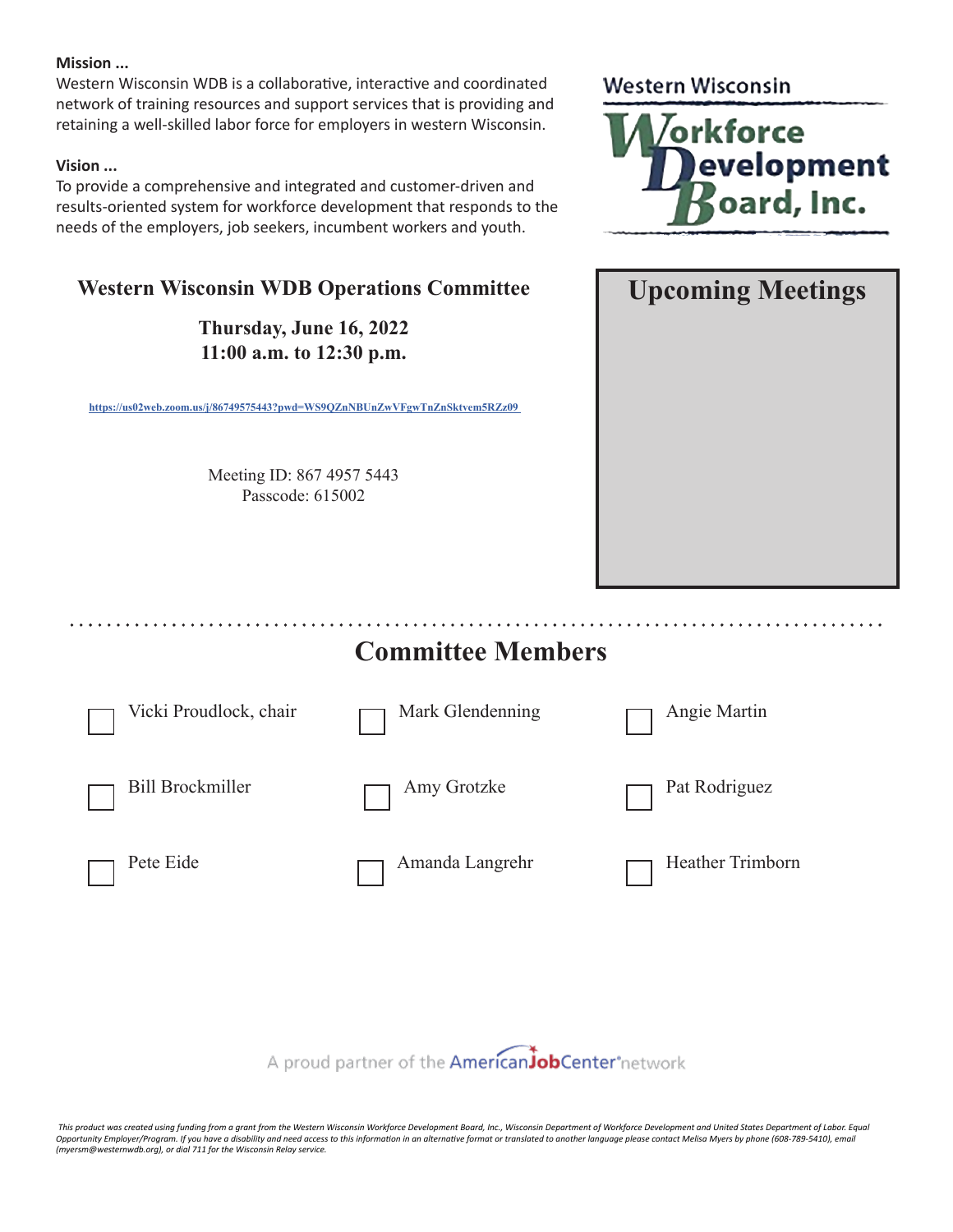## **Operations Committee Agenda Western Wisconsin Meeting Agenda** /orkforce **Thursday, June 16, 2022** evelopment **11 a.m. to 12:30 p.m.** pard, Inc. **Zoom** . . . . . . Agenda Item **Page(s) I. CONSENT ITEMS** A. Call to Order B. Announcements and Introductions **II. ORDER OF BUSINESS** A. Meeting Minutes — January 20, 2022 1 - 2 **III. PROGRAM REPORTS/UPDATES** A. WIOA Youth B. WIOA Adult & Dislocated Worker C. Business Services Coordinator D. DOC Windows to Work E. Worker Advancement Initiative **IV. CONCLUSION**

- A. Old Business
- B. New Business

## **V. ADJOURN**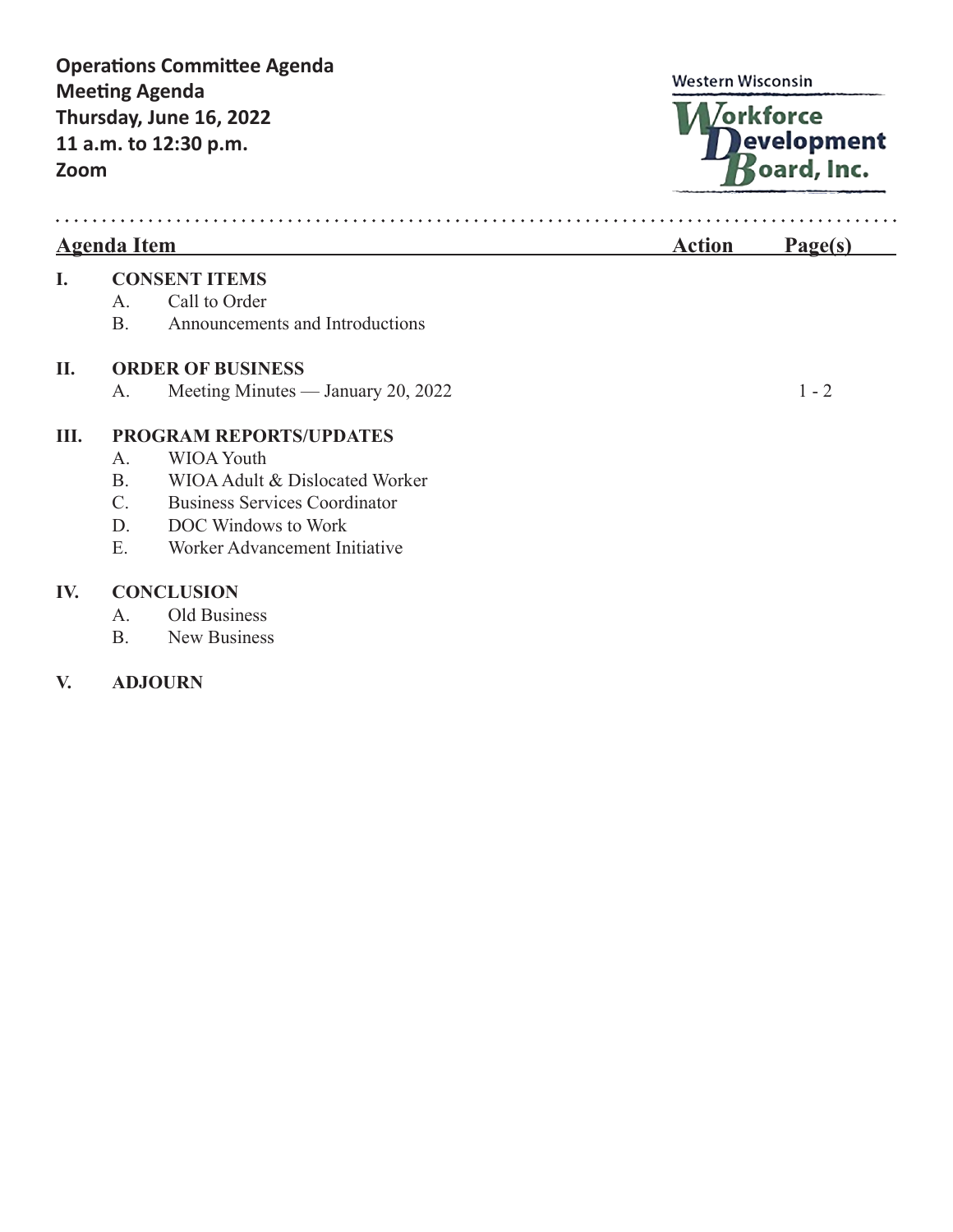## **Committee Chair: Vicki Proudlock Minute Scribe: Amy Scarborough Meeting Attendance: See Page 2**



This product was created using funding from a grant from the Western Wisconsin Workforce Development Board, Inc., Wisconsin Department of Workforce Development and United States Department of Labor. Equal Opportunity Employer/Program. If you have a disability and need access to this information in an alternative format or translated to another language please contact Melisa Myers by phone (608-789-5410), email *(myersm@westernwdb.org), or dial 711 for the Wisconsin Relay service.*

### **I. CONSENT ITEMS**

- A. Call to Order Ms. Proudlock called the meeting to order at 11:03 a.m. A quorum was present as indicated by roll call.
- B. Announcements and Introductions Roundtable introductions were made.

### **II. ORDER OF BUSINESS**

A. Meeting Minutes — March 7, 2019

Motion made (Rodriguez/Grotzke) to approve the March 7, 2019 meeting minutes.Motion carried unanimously.

B. Worker Advancement Initiative Overview

Ms. Myers presented the startup of the Worker Advancement Initiative (WAI) grant. Funding will help participants receive services that other programs are unable to provide. Co-enrollments will be mandatory to addresslong‐term needs. Part ofthe grant will include workshops via Ho‐Chunk Nation but are on‐hold due to issues relating to COVID. Applications for WAI became available on Monday, and so far about 32 applications have been received.

C. Request For Proposals discussion

Ms. Myers reported that this year we must RFP for service providers for Adult/Dislocated Worker, Business Services Coordinator/Rapid Response, and for the One-Stop Operator. The process in the last RFP cycle will be recalled by the RFP Committee, a subset of the full Board. Will need to go into closed session for details. Release of the RFP by mid‐March.

### **III. PROGRAM REPORTS**

### A. WIOA Youth

Developing relationships for a referral network. The eligibility and assessment processes are uninspiring and are required prior to enrollment, so there is much more activity that the enrollment numbers suggest.

Ms. Grotzke questioned the older credential dates at the top of the WIOA Youth report. Ms. Scarborough stated that the credential dates for performance measures are based on the federal cohorts. There are currently no credentials or MSGs in the Youth Program, due to low enrollments. Next month the youth report will have lines added at the bottom of the report to show current year numbers, similar to the Adult and Dislocated Worker report.

- B. WIOA Adult & Dislocated Worker Continuing to see very few Dislocated Workers but are exceeding numbers for the Adult Program. Will be shifting money from Dislocated Worker to Adult, then will look for more dollars for training.
- C. Business Services Coordinator (BSC) Busy with TDCON, TUMMA and the website.